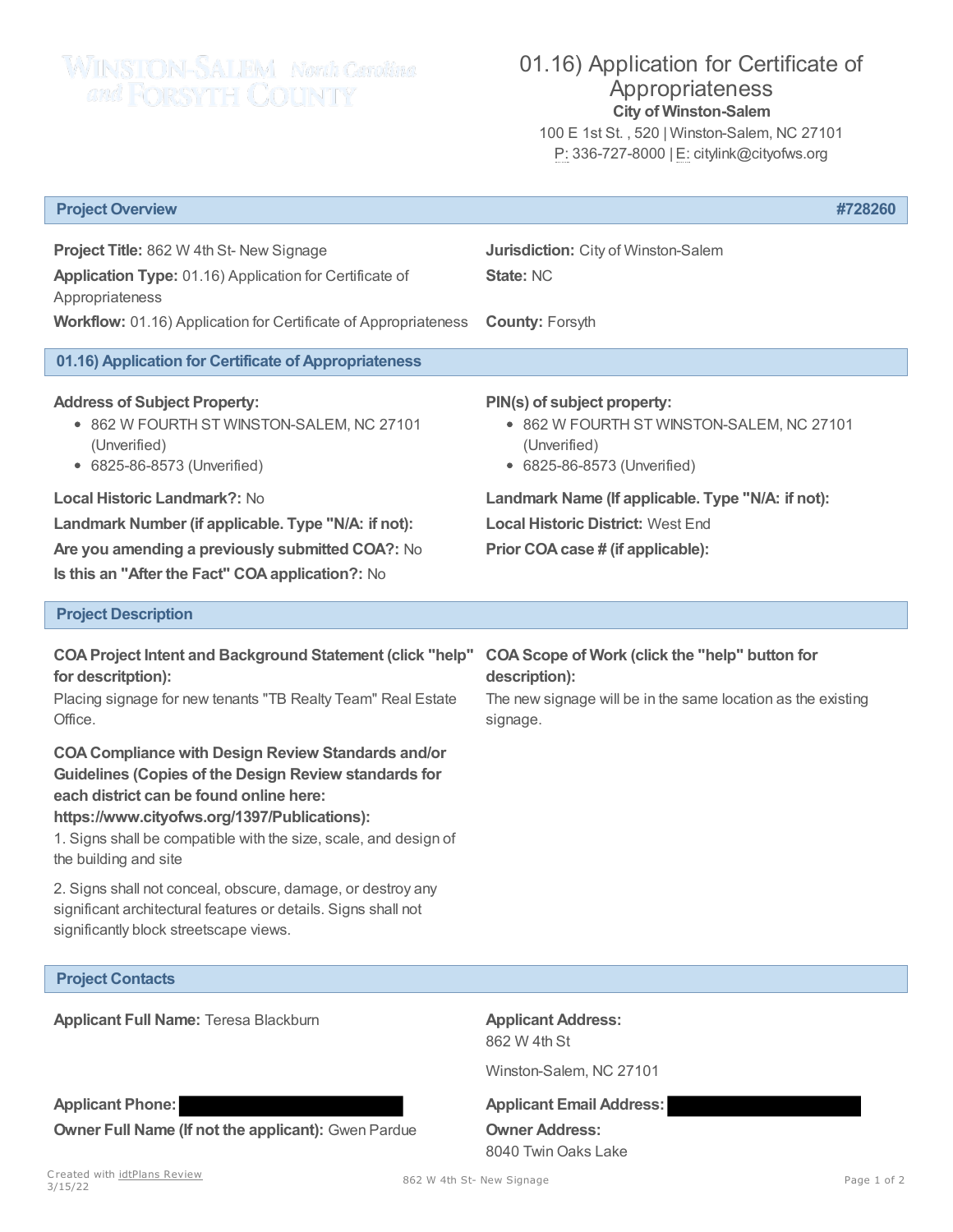Lewisville NC 27023

## **Owner Phone Number (if not the applicant): Owner Email Address:**

## **COA Consent Statement**

We, the applicant and owner (if not the applicant), do hereby make an application for a Certificate of Appropriateness (COA) for the following project to be undertaken within the boundaries of a Historic District, Historic Overlay District, or Local Historic Landmark.

We understand that all required information must be submitted for this application to be considered complete, assigned a case number, and either (a) processed by staff as a minor work project, or (b) placed on the agenda of the Forsyth County Historic Resources Commission. By applying for a COA and signing below, we give permission to staff of Winston-Salem/Forsyth County Planning & Development Services to enter upon the property to (1) post signage at the property regarding a pending COA application and (2) inspect the property for any reason related to this application and/or an issued COA. We understand that an interior inspection may be necessary for proposed changes to the interior of a Local Historic Landmark.